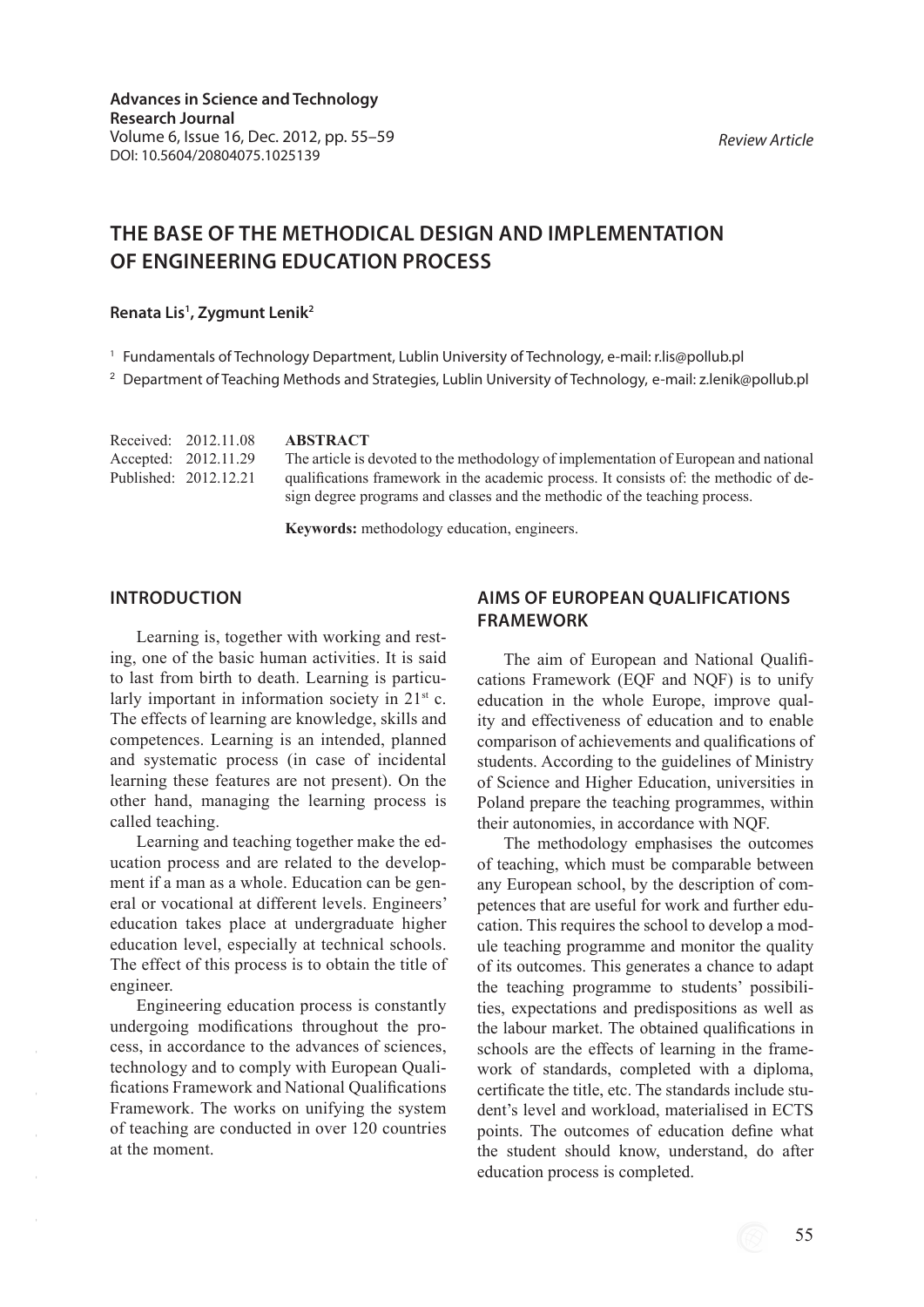In National Qualifications Framework, alike in European Qualifications Framework, the effects of learning refer to knowledge, skills (including the skills of learning and communicating) and competences. In European Qualifications Framework for lifelong learning the outcomes of learning are defined in three categories:

- Knowledge that can be theoretic or factual. This includes a collection of facts, rules, theories and related practices with a specific field of work and knowledge.
- Mental (cognitive) skills logical, intuitive and creative thinking and practical skills (concerning manual skills, using methods, materials, tools and instruments in order to make tasks and solve problems).
- Competences related to autonomy and responsibility [1].

The basis of teaching outcomes description in National Qualifications Framework is "the advancement in mastering knowledge in a given area, depth of understanding problems, refinement of practical skills, independence of actions and recognitions and evaluation of important ethical, social and professional issues" [1, p. 19]. In order to make students advance in their personal development in this form of teaching process, changes in teaching content and methods are necessary.

## **DESIGNING TEACHING PROGRAMMES AND DIDACTICS**

Significant changes in the methodology of designing teaching programmes on the basis of outcomes have been made. Presently, former programmes based on teaching content developed on the basis of traditional methods are abandoned to "shift the emphasis from the teacher onto the learner, from teaching onto learning and from acquiring knowledge into developing skills and attitudes – social and personal competences" [1, p. 19].

The procedure of designing educational programmes covers the following phases:

• Defining detailed effects of education corresponding to the diploma of a given educational programme. The effects are present in the following criteria: knowledge, skills, personal and social competences. In order to define them it is necessary to consider the mission and vision of the school, material and human resources.

- Developing the programme with a set of subjects, teaching content, intended education effects, forms and effects of education, teaching forms and techniques (lectures, activities, laboratory classes, project consultations, etc.).
- Verification and correction of initial education programme.
- Developing mechanisms of checking if and to what degree the intended effects of education are achieved in the process of learning [1, p. 92].

Developing teaching programmes it is necessary to consider documents regulating the aims, effects and content that result from them and finally the realisation requirements agreed for at European, National and school level. Detailed methodology of a new education programme is determined by the concept, planning and defining the requirements, design, implementation, testing and evaluation [2]. Designing education programmes and classes concerns designing a detailed description of the effects of learning with regards to the total knowledge and skill detailed description of the effects of learning with regards to personal and social competences. Then, the sets of content are developed, topics and contents are assigned to given subjects. Assigning the types of classes to these subjects. Describing (subject sheet, syllabi) defining the work load for individual student, expressed in ECTS points. One should remember that the effects of earning should be achievable in a given period of time, they should define the range of knowledge, levels of skills and competences, human and education resources. The effects of education implicate the range of content and evaluation methods [1]. In order to control the correctness of the programme, one can construct a matrix of teaching effects.

The presented changes in the approach to teaching process force changes in academic teachers' work by new approach to teaching activities that concerns supporting students in their independent knowledge, skills and competence gaining. Teacher's activeness is extended to cover students by organising and managing education process, rather than providing ready knowledge to be remembered. The teacher has a role of a manager who facilitates intelligent studying (coach/ facilitator). It is important for the school to evaluate the effectiveness of internal quality control system, i.e. achieving the aims of teaching. The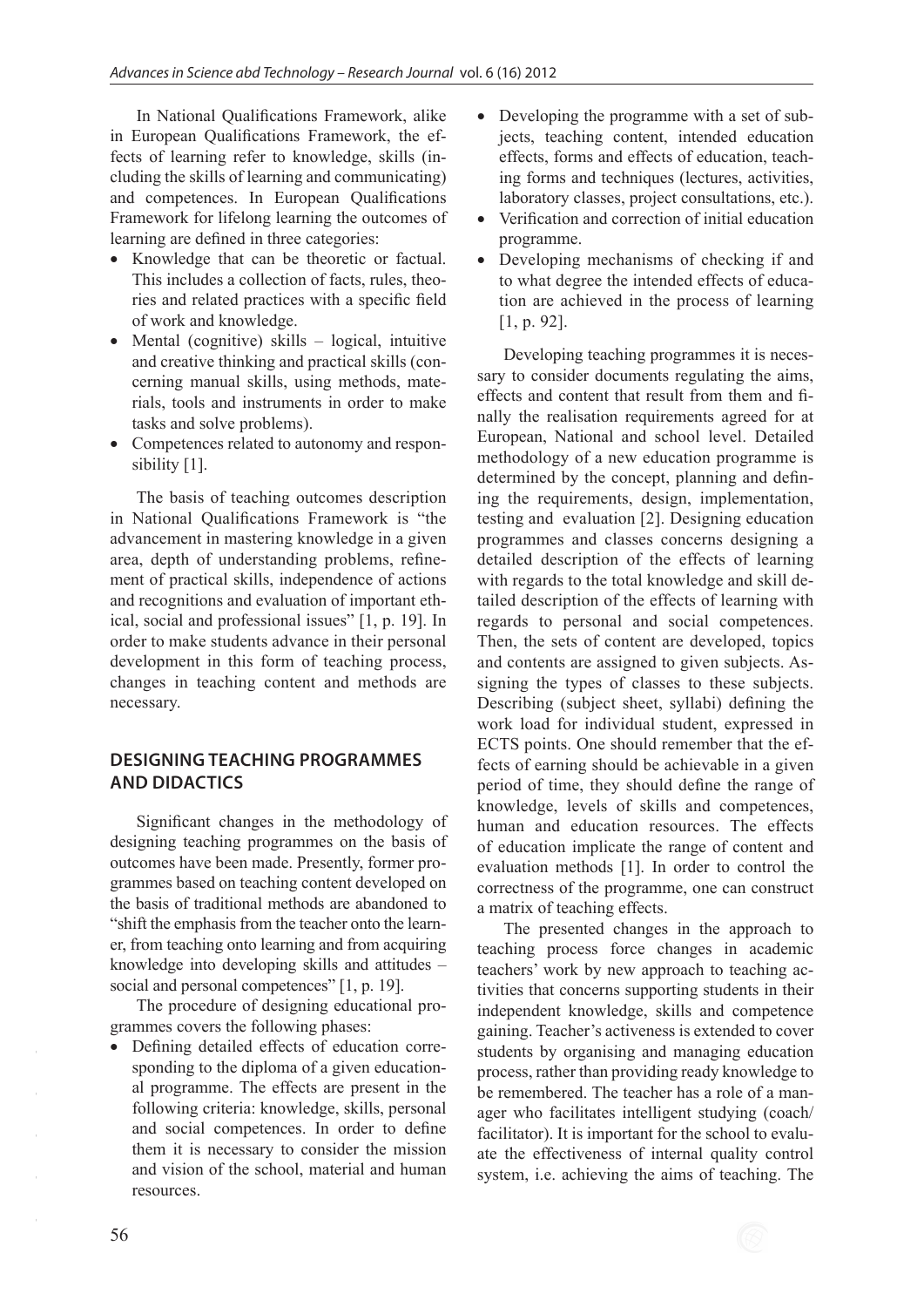range of accreditation agencies also changes, e.g. it can cover the products of examination: projects, graduation papers and other forms recorded in an electronic medium, e.g. the course of graduation exam, exercises, exams. This is why, teacher's work must be meticulously documented.

# **METHODOLOGICAL FOUNDATIONS OF THE TEACHING PROCESS**

The superior aim of implementing changes is to increase the quality and efficiency of education. The aim is implemented by:

- The descriptions of teaching effects for all categories of knowledge, skills and competences in the subject sheet (syllabus).
- Proposal of methods used to achieve the objectives. The consist of aims and content of teaching, teaching methods, new role: extending the activeness from teacher onto students, methods of reporting the effects of teaching.
- Defining studetnt's workload and assigning ECTS points to given subjects.
- Methods of verifying the intended effects of education process, what includes formatting evaluation (shaping), summing evaluation and ipsative evaluation (self-assessment).

Teaching effects for a given subject concern knowledge, skills and competences that students obtain in the process [6]. They are pre-defined in subject description (subject sheet, syllabus) and are closely related to the student's work load expressed in ECTS points and the methods of verifying the effects of education. The sum of teaching effects from individual subjects constitutes the final qualifications of the graduate, according to the accepted standards, alumnus profile and crowned with an engineers' diploma.

The knowledge from given subject is constituted from scientific rights, rules, facts, theories, processes, phenomena, etc. On should add that after the classes, a student should be able to use the knowledge to describe, name, summarise, define, characterise, identify, verify, select, calculate, prove, explain, etc.

As far as the skills are concerned, they refer to performing tasks and solving problems, using the materials and tools, learning and communication skills. They should be drilled during every single class, depending on the subject. After the classes the student should be able to design, develop, analyse, formulate, interpret, control, plan, calculate, solve, use, perform, organise, cooperate, order, verify, search, use, etc.

Finally, competences show attitudes and are related to emotional and volitional intelligence, e.g. sensitivity, awareness, responsibility, ability to..., creativity, attention, justice, flexibility, morality, rightfulness, etc. These attitudes and features should be developed in every subject, considering its specificity.

The presented effects of education constitute student's holistic development: intellectual, volitional, social, cultural and emotional, which are manifested in his/her further actions. Student's personal development and his/her advancements in knowledge are considered directly in the subject description and results from the alumnus profile.

In the profile description (syllabus) it is necessary to point to the effects of teaching, ECTS points that define student's work load, according to the Boulogne standards and the guidelines of National Qualifications Framework [1, 4, 5, 7]. One ECTS point is c.a. 25–30 student's working hours, including their own work. One semester is c.a. 30 ECTS points. Prior to each semester, all academic teachers are obliged to prepare and submit a detailed project description (separate for each form of work). Example effects of engineering education with teaching rights in technical and computer education, technology and pedagogy are presented in Table 1.

Engineering education is based on four pillars of life-long learning [3]. They are:

- learn to know.
- learn to act,
- learn to live together,
- learn to be.

Modern engineer's education requires new approach of the teacher, who should not only emphasise knowledge but also skill and competences as well as practical use of the interdisciplinary knowledge for problem solving. The change in the function of a teacher concerns the fact that that he/she not only teaches but also supports a student in learning, organises learning and activates students. The teacher is an expert in his/her area and an enthusiast of the subject. They treat students as partners. They are always well prepared to classes in terms of teaching subject and methodology of work.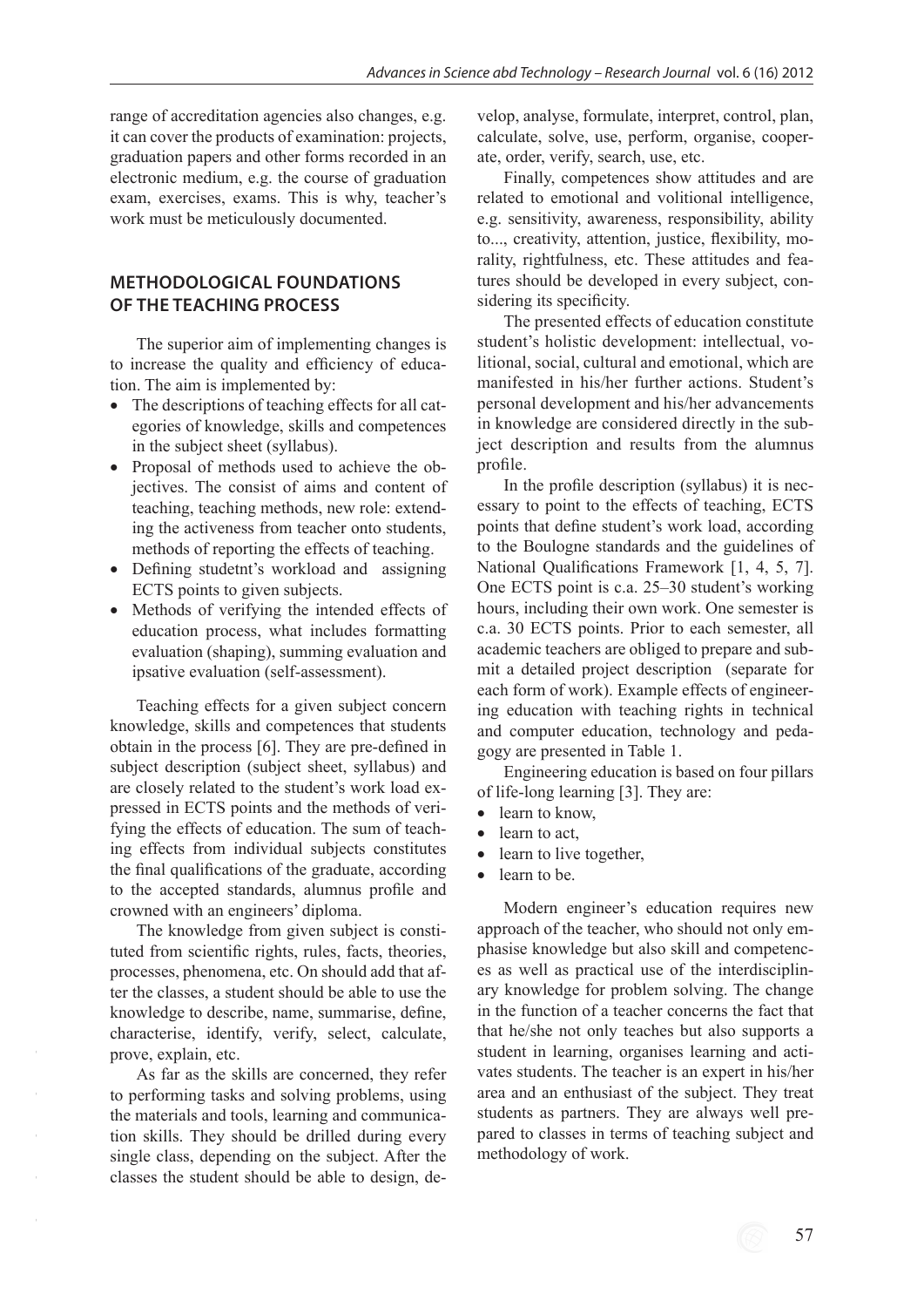**Table 1.** Examples of the effects of training for Education in Technology and Computer Science course with computer science, technology and education range

#### **Effects of teaching computer technology**

#### **Knowledge:**

#### Student...

- ... has knowledge on the construction and operations of computer systems, basic terms of computer technology and operation systems. He/she can explain the main rules of data protection and computer system safety, knows the main groups of software tools and utilities.
- ...has detailed knowledge on the multimedia techniques and the use of different types of computer graphics; has knowledge on graphical file compression and sound digitalization.
- ... has basic knowledge on the use of computer techniques in machine design and building, especially, computer assisted design and programming technical systems.

#### **Skills:**

#### Student ...

- ... can use utility software to design, develop and configure relational objects in data bases and use applications as tools for procedural and object programming, and use simulation environment to solve modelling problems in technology.
- ...can define the aim of the designed object and do the necessary analyses in selecting software for a specific design task. ...can use computer tools simulate and visualise processes and objects, as well as design, production and exploitation as-
- sistance.

#### **Social competences:**

#### $\mathsf{l}_{\mathsf{S}}$ tudent...

... is aware of the social role of a technical school graduate; he/she particularly understands the need to formulate and disseminate the opinion concerning the achievements of technology and other aspects of engineer's work through such channels as the media, etc.

Understands the need to explain technology in an understandable way.

#### **Effects of teaching technology**

#### **Knowledge:**

#### Student...

- ...has well grounded knowledge on production engineering and its use for
- shaping project properties.
- ...knows the possibilities to use computer technologies in production technology and measuring techniques. ...has a grounded, theoretically based knowledge on construction material properties and selection and knows contempo-
- rary research trends and methods, as well as the means of obtaining modern engineering materials.

#### **Skills:**

Student ...

- ...can prepare and present the documentation of an engineering project.
- ... can communicate with specialists from different fields.
- ... can solve technical problems on the basis of classical mechanics and modelling the phenomena and mechanical systems, including computer assisted techniques.

#### **Social competences:**

Student...

- ... is aware of the importance and understands technical and non-technical aspects and effects of engineer's work, including
- the influence on the environment and the related responsibility for the decisions.
- ... is aware of the importance of precision and solidity in designing and performing technical tasks.

#### **Effects of teaching pedagogy**

#### **Knowledge:**

Student...

- ... has basic psychological, sociological and pedagogical knowledge that allows him/her to understand the processes of development, socialization, up-bringing and teaching-learning.
- ... knows the didactic process and wants to organise it.
- ... has broad knowledge on technology didactics, computer technology and pedagogical activities with the use of comuter technologies.

#### **Skills:**

Student...

- ... can realise didactic, up-bringing and caring tasks of school.
- ... can adapt the technology and computer technology teaching programme to pupils' individual needs.
- ... can use basic psychological, sociological and pedagogical knowledge to analyse, interpret and solve educational and upbringing problems.

#### **Social competences:**

Student...

- ... is practically prepared to responsible realization of professional duties (didactics, up-bringing and caring) that result from the role of a teacher and an engineer.
- ... understands and knows the chances of continuous education, thus he/she gains new professional, social and personal competences (e.g. by graduate and postgraduate programmes, courses, etc. )

**Source:** Documentation of the Fundamentals of Technology Faculty.